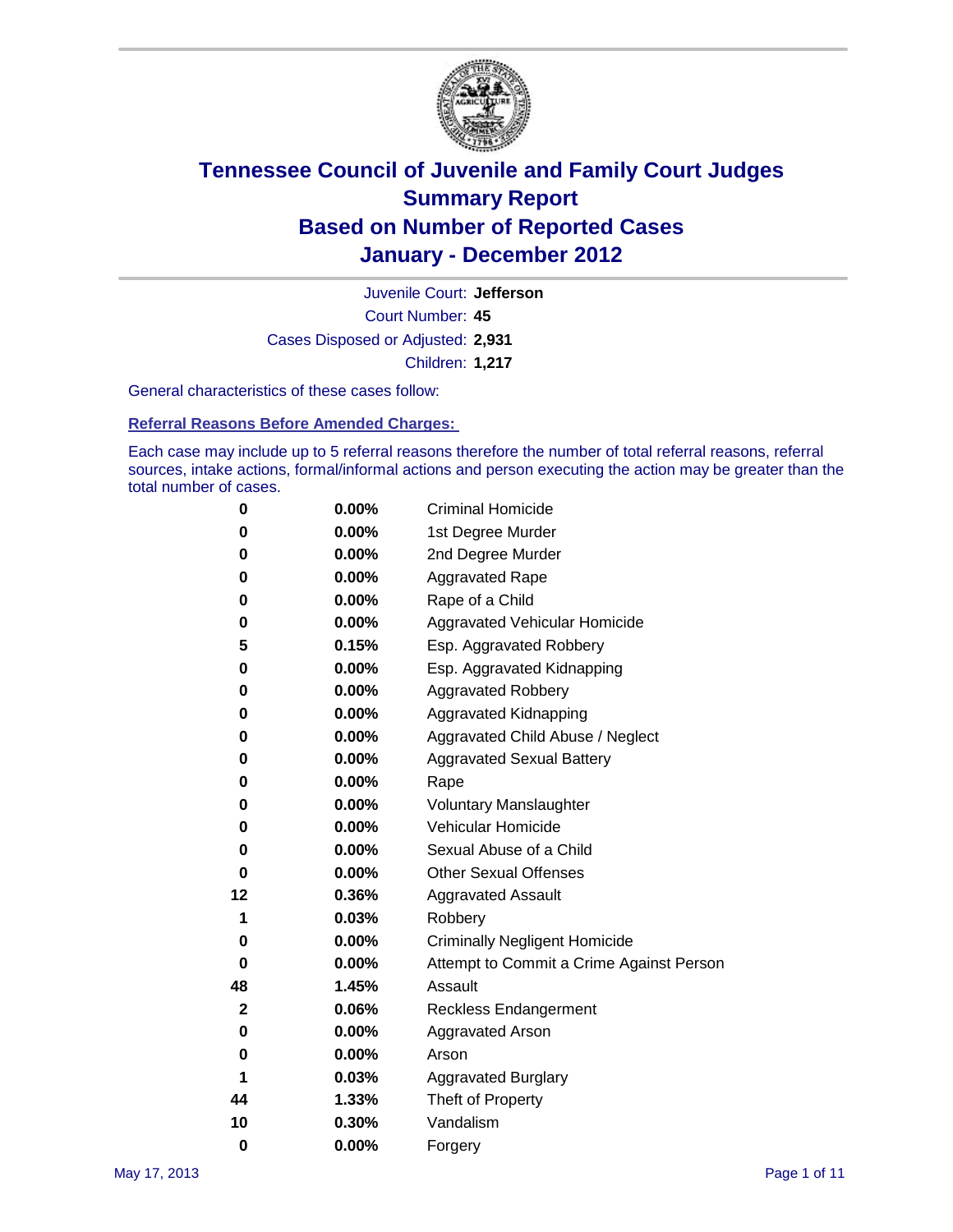

Court Number: **45** Juvenile Court: **Jefferson** Cases Disposed or Adjusted: **2,931** Children: **1,217**

#### **Referral Reasons Before Amended Charges:**

Each case may include up to 5 referral reasons therefore the number of total referral reasons, referral sources, intake actions, formal/informal actions and person executing the action may be greater than the total number of cases.

| $\pmb{0}$   | 0.00%    | <b>Worthless Checks</b>                                     |
|-------------|----------|-------------------------------------------------------------|
| 0           | 0.00%    | Illegal Possession / Fraudulent Use of Credit / Debit Cards |
| 3           | 0.09%    | <b>Burglary</b>                                             |
| 0           | $0.00\%$ | Unauthorized Use of a Vehicle                               |
| $\mathbf 2$ | 0.06%    | <b>Cruelty to Animals</b>                                   |
| $\mathbf 2$ | 0.06%    | Sale of Controlled Substances                               |
| 38          | 1.15%    | <b>Other Drug Offenses</b>                                  |
| 6           | 0.18%    | Possession of Controlled Substances                         |
| 0           | $0.00\%$ | <b>Criminal Attempt</b>                                     |
| $\mathbf 2$ | 0.06%    | Carrying Weapons on School Property                         |
| 0           | $0.00\%$ | Unlawful Carrying / Possession of a Weapon                  |
| 0           | $0.00\%$ | <b>Evading Arrest</b>                                       |
| $\mathbf 2$ | 0.06%    | Escape                                                      |
| 2           | 0.06%    | Driving Under Influence (DUI)                               |
| 27          | 0.82%    | Possession / Consumption of Alcohol                         |
| 3           | 0.09%    | Resisting Stop, Frisk, Halt, Arrest or Search               |
| 0           | $0.00\%$ | <b>Aggravated Criminal Trespass</b>                         |
| 6           | 0.18%    | Harassment                                                  |
| 0           | 0.00%    | Failure to Appear                                           |
| 6           | 0.18%    | Filing a False Police Report                                |
| $\bf{0}$    | 0.00%    | Criminal Impersonation                                      |
| 13          | 0.39%    | <b>Disorderly Conduct</b>                                   |
| 0           | $0.00\%$ | <b>Criminal Trespass</b>                                    |
| 2           | 0.06%    | Public Intoxication                                         |
| 0           | $0.00\%$ | Gambling                                                    |
| 114         | 3.44%    | <b>Traffic</b>                                              |
| 0           | $0.00\%$ | Local Ordinances                                            |
| 4           | 0.12%    | Violation of Wildlife Regulations                           |
| 23          | 0.69%    | Contempt of Court                                           |
| 43          | 1.30%    | Violation of Probation                                      |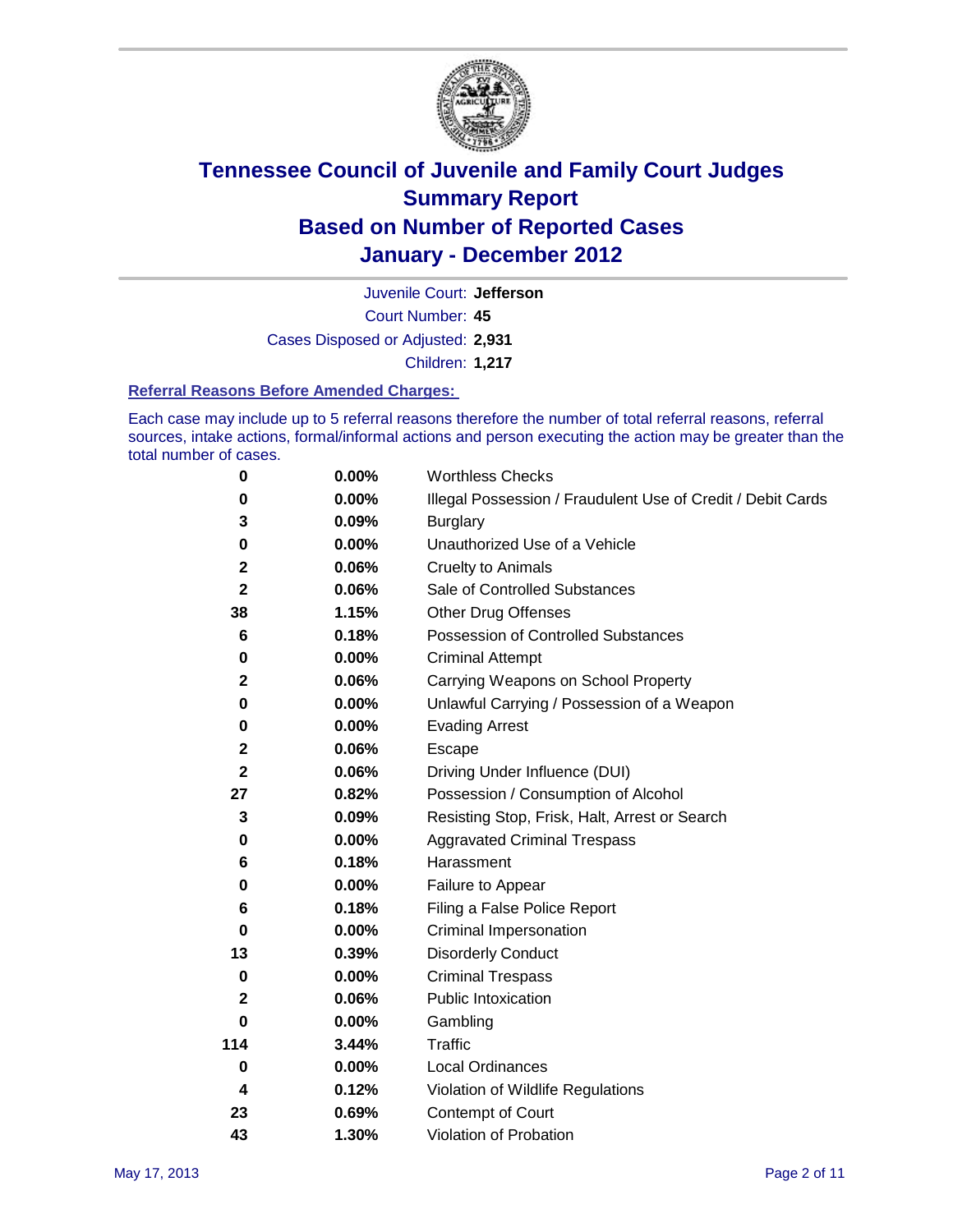

Court Number: **45** Juvenile Court: **Jefferson** Cases Disposed or Adjusted: **2,931** Children: **1,217**

#### **Referral Reasons Before Amended Charges:**

Each case may include up to 5 referral reasons therefore the number of total referral reasons, referral sources, intake actions, formal/informal actions and person executing the action may be greater than the total number of cases.

| 3,311        | 100.00%  | <b>Total Referrals</b>                 |
|--------------|----------|----------------------------------------|
| 469          | 14.16%   | Other                                  |
| 0            | 0.00%    | <b>Consent to Marry</b>                |
| 0            | $0.00\%$ | <b>Request for Medical Treatment</b>   |
| 561          | 16.94%   | <b>Child Support</b>                   |
| 9            | 0.27%    | Paternity / Legitimation               |
| 26           | 0.79%    | Visitation                             |
| 8            | 0.24%    | Custody                                |
| 181          | 5.47%    | <b>Foster Care Review</b>              |
| 220          | 6.64%    | <b>Administrative Review</b>           |
| 862          | 26.03%   | <b>Judicial Review</b>                 |
| 0            | 0.00%    | Violation of Informal Adjustment       |
| $\mathbf{2}$ | 0.06%    | <b>Violation of Pretrial Diversion</b> |
| 31           | 0.94%    | <b>Termination of Parental Rights</b>  |
| 388          | 11.72%   | Dependency / Neglect                   |
| 5            | 0.15%    | <b>Physically Abused Child</b>         |
| 1            | 0.03%    | Sexually Abused Child                  |
| 0            | $0.00\%$ | <b>Violation of Curfew</b>             |
| 0            | $0.00\%$ | Violation of a Valid Court Order       |
| 42           | 1.27%    | Possession of Tobacco Products         |
| $\mathbf{2}$ | 0.06%    | Out-of-State Runaway                   |
| 6            | 0.18%    | In-State Runaway                       |
| 63           | 1.90%    | Truancy                                |
| 14           | 0.42%    | Unruly Behavior                        |
| 0            | 0.00%    | Violation of Aftercare                 |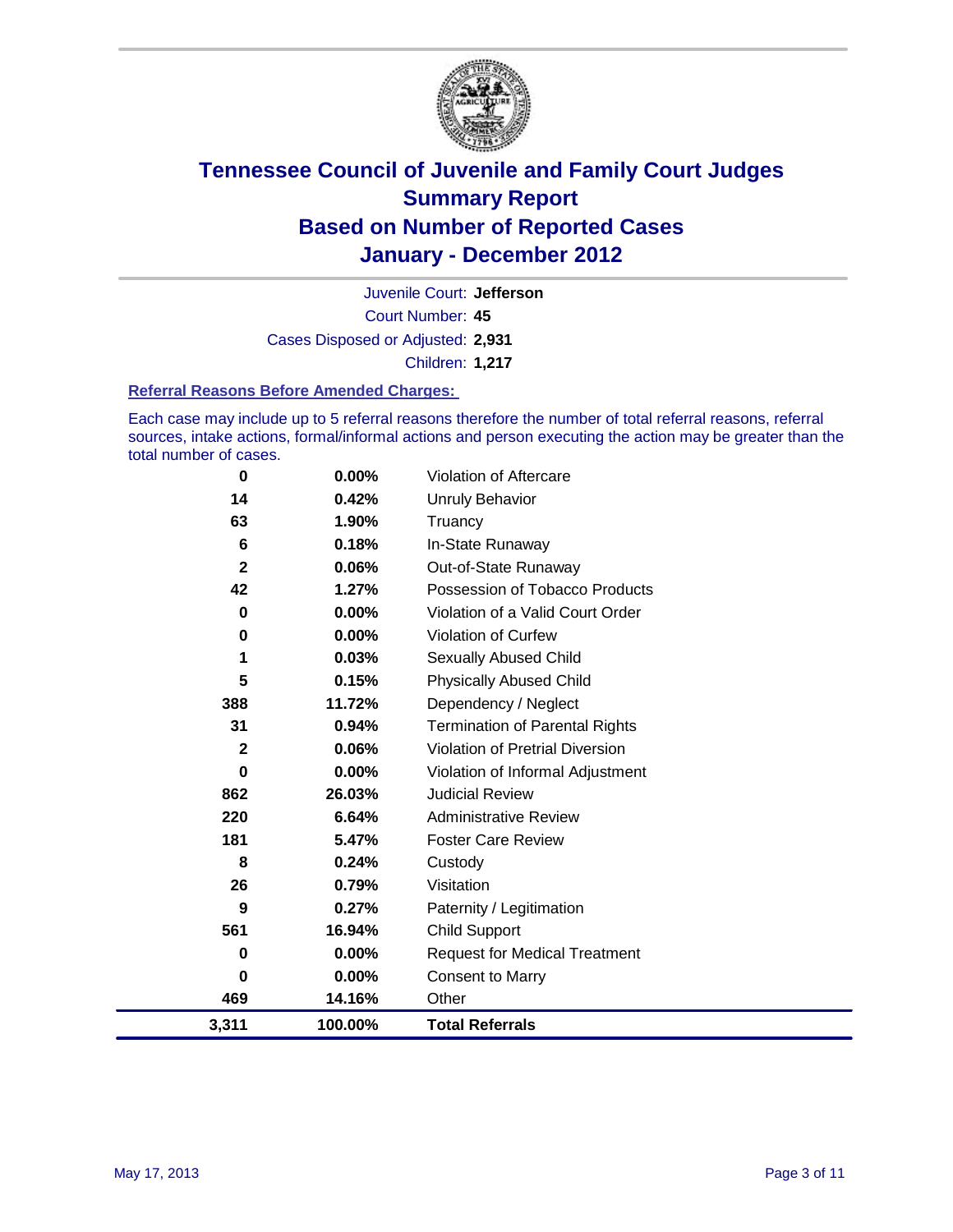

| 3,311                      | 100.00%                           | <b>Total Referral Sources</b>     |  |
|----------------------------|-----------------------------------|-----------------------------------|--|
| 13                         | 0.39%                             | Other                             |  |
| 0                          | 0.00%                             | Unknown                           |  |
| 0                          | 0.00%                             | Hospital                          |  |
| 0                          | 0.00%                             | Child & Parent                    |  |
| 23                         | 0.69%                             | Victim                            |  |
| 37                         | 1.12%                             | <b>Other Court</b>                |  |
| $\bf{0}$                   | 0.00%                             | Social Agency                     |  |
| 321                        | 9.69%                             | <b>Court Staff</b>                |  |
| 0                          | 0.00%                             | <b>District Attorney's Office</b> |  |
| 743                        | 22.44%                            | <b>Other State Department</b>     |  |
| 1,440                      | 43.49%                            | <b>DCS</b>                        |  |
| 0                          | 0.00%                             | <b>CSA</b>                        |  |
| 182                        | 5.50%                             | School                            |  |
| $\bf{0}$                   | 0.00%                             | Self                              |  |
| 60                         | 1.81%                             | <b>Relatives</b>                  |  |
| 136                        | 4.11%                             | Parents                           |  |
| 356                        | 10.75%                            | Law Enforcement                   |  |
| <b>Referral Sources: 1</b> |                                   |                                   |  |
|                            |                                   | Children: 1,217                   |  |
|                            | Cases Disposed or Adjusted: 2,931 |                                   |  |
| <b>Court Number: 45</b>    |                                   |                                   |  |
|                            |                                   |                                   |  |
| Juvenile Court: Jefferson  |                                   |                                   |  |

### **Age of Child at Referral: 2**

| 0.74%<br>$0.00\%$ | Ages 19 and Over<br><b>Unknown</b> |
|-------------------|------------------------------------|
|                   |                                    |
|                   |                                    |
| 13.48%            | Ages 17 through 18                 |
| 20.13%            | Ages 15 through 16                 |
| 12.24%            | Ages 13 through 14                 |
| 7.56%             | Ages 11 through 12                 |
| 45.85%            | Ages 10 and Under                  |
|                   |                                    |

<sup>1</sup> If different than number of Referral Reasons (3311), verify accuracy of your court's data.

<sup>2</sup> One child could be counted in multiple categories, verify accuracy of your court's data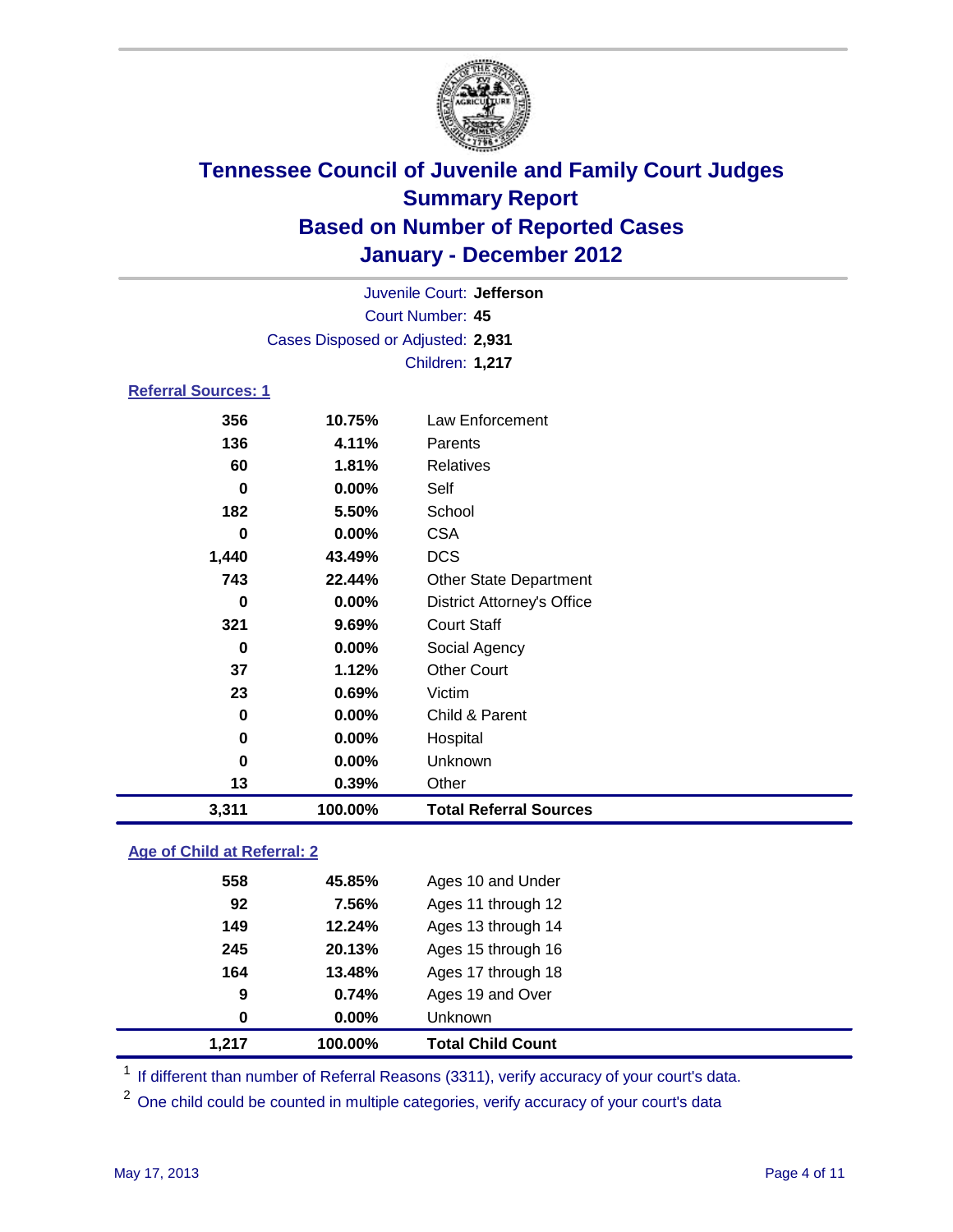

| Juvenile Court: Jefferson               |                                   |                          |  |  |
|-----------------------------------------|-----------------------------------|--------------------------|--|--|
| Court Number: 45                        |                                   |                          |  |  |
|                                         | Cases Disposed or Adjusted: 2,931 |                          |  |  |
|                                         |                                   | Children: 1,217          |  |  |
| Sex of Child: 1                         |                                   |                          |  |  |
| 680                                     | 55.88%                            | Male                     |  |  |
| 517                                     | 42.48%                            | Female                   |  |  |
| 20                                      | 1.64%                             | Unknown                  |  |  |
| 1,217                                   | 100.00%                           | <b>Total Child Count</b> |  |  |
| Race of Child: 1                        |                                   |                          |  |  |
| 1,109                                   | 91.13%                            | White                    |  |  |
| 19                                      | 1.56%                             | African American         |  |  |
| 3                                       | 0.25%                             | Native American          |  |  |
| $\mathbf 0$                             | 0.00%                             | Asian                    |  |  |
| 19                                      | 1.56%                             | Mixed                    |  |  |
| 67                                      | 5.51%                             | Unknown                  |  |  |
| 1,217                                   | 100.00%                           | <b>Total Child Count</b> |  |  |
| <b>Hispanic Origin: 1</b>               |                                   |                          |  |  |
| 32                                      | 2.63%                             | Yes                      |  |  |
| 1,185                                   | 97.37%                            | <b>No</b>                |  |  |
| $\mathbf 0$                             | 0.00%                             | Unknown                  |  |  |
| 1,217                                   | 100.00%                           | <b>Total Child Count</b> |  |  |
| <b>School Enrollment of Children: 1</b> |                                   |                          |  |  |
| 521                                     | 42.81%                            | Yes                      |  |  |
| 67                                      | 5.51%                             | No                       |  |  |
| 629                                     | 51.68%                            | Unknown                  |  |  |
| 1,217                                   | 100.00%                           | <b>Total Child Count</b> |  |  |

<sup>1</sup> One child could be counted in multiple categories, verify accuracy of your court's data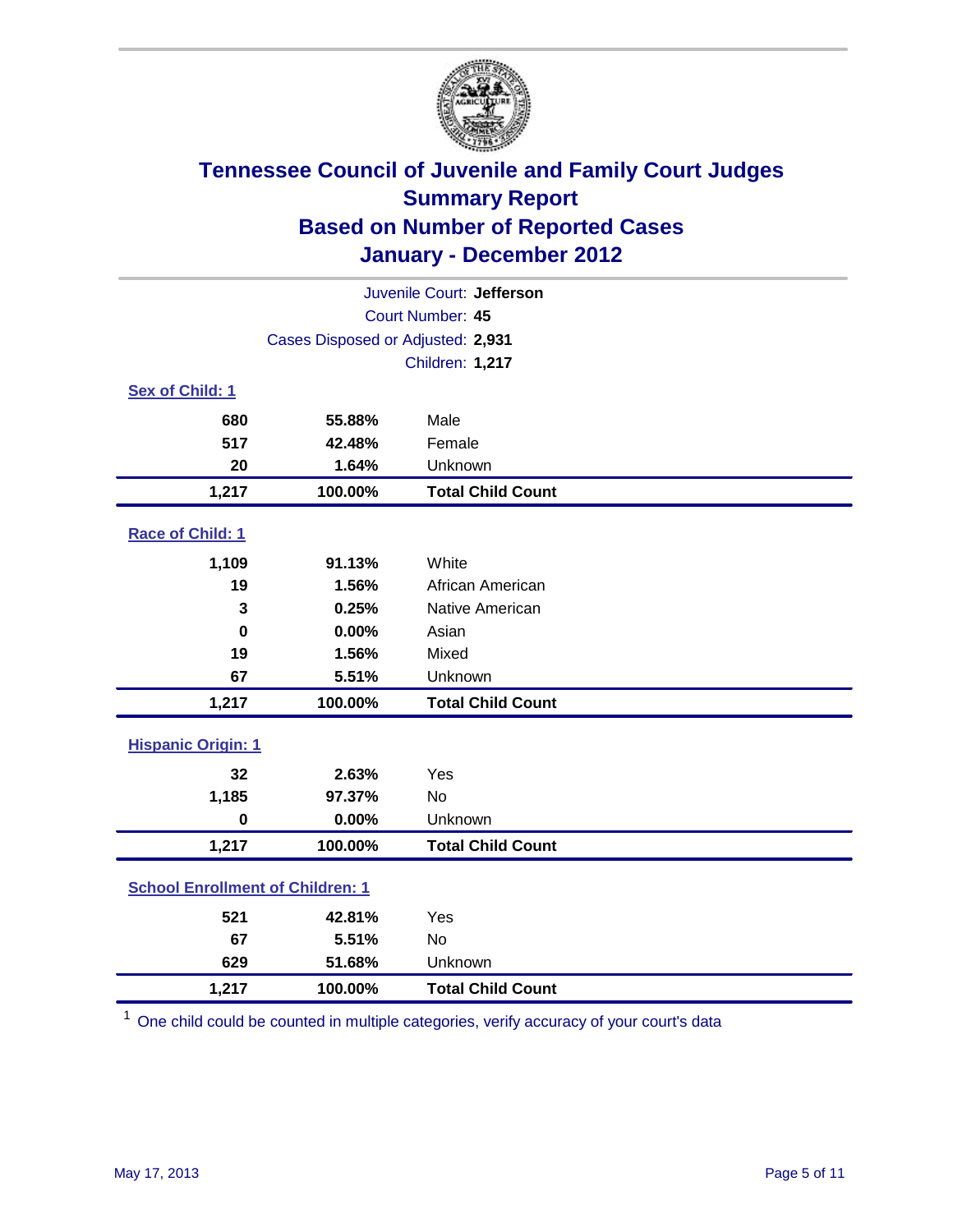

Court Number: **45** Juvenile Court: **Jefferson** Cases Disposed or Adjusted: **2,931** Children: **1,217**

### **Living Arrangement of Child at Time of Referral: 1**

| 1,217 | 100.00% | <b>Total Child Count</b>     |  |
|-------|---------|------------------------------|--|
| 69    | 5.67%   | Other                        |  |
| 263   | 21.61%  | <b>Unknown</b>               |  |
| 1     | 0.08%   | Independent                  |  |
| 1     | 0.08%   | In an Institution            |  |
| 1     | 0.08%   | In a Residential Center      |  |
| 1     | 0.08%   | In a Group Home              |  |
| 150   | 12.33%  | With Foster Family           |  |
| 4     | 0.33%   | <b>With Adoptive Parents</b> |  |
| 188   | 15.45%  | <b>With Relatives</b>        |  |
| 107   | 8.79%   | With Father                  |  |
| 258   | 21.20%  | With Mother                  |  |
| 14    | 1.15%   | With Mother and Stepfather   |  |
| 3     | 0.25%   | With Father and Stepmother   |  |
| 157   | 12.90%  | With Both Biological Parents |  |
|       |         |                              |  |

### **Type of Detention: 2**

| 2,931 | 100.00%  | <b>Total Detention Count</b> |
|-------|----------|------------------------------|
| 0     | 0.00%    | Other                        |
| 2,906 | 99.15%   | Does Not Apply               |
| 0     | $0.00\%$ | Unknown                      |
| 0     | 0.00%    | <b>Psychiatric Hospital</b>  |
| 0     | 0.00%    | Jail - No Separation         |
| 0     | $0.00\%$ | Jail - Partial Separation    |
| 0     | 0.00%    | Jail - Complete Separation   |
| 25    | 0.85%    | Juvenile Detention Facility  |
| 0     | $0.00\%$ | Non-Secure Placement         |
|       |          |                              |

<sup>1</sup> One child could be counted in multiple categories, verify accuracy of your court's data

<sup>2</sup> If different than number of Cases (2931) verify accuracy of your court's data.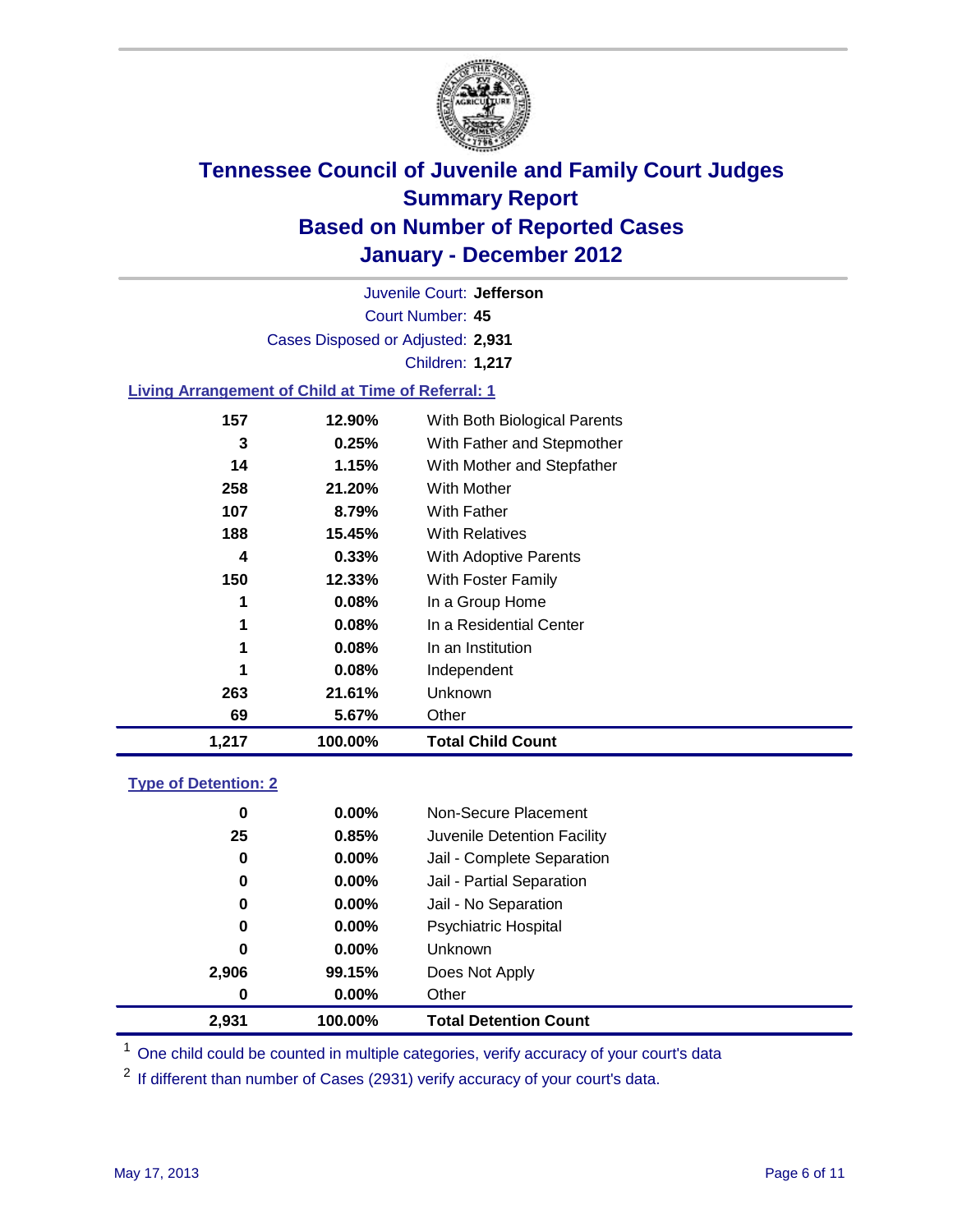

|                                                    | Juvenile Court: Jefferson         |                                      |  |  |  |
|----------------------------------------------------|-----------------------------------|--------------------------------------|--|--|--|
|                                                    | Court Number: 45                  |                                      |  |  |  |
|                                                    | Cases Disposed or Adjusted: 2,931 |                                      |  |  |  |
|                                                    |                                   | Children: 1,217                      |  |  |  |
| <b>Placement After Secure Detention Hearing: 1</b> |                                   |                                      |  |  |  |
| $\mathbf 2$                                        | 0.07%                             | Returned to Prior Living Arrangement |  |  |  |
| 1                                                  | 0.03%                             | Juvenile Detention Facility          |  |  |  |
| $\mathbf{2}$                                       | 0.07%                             | Jail                                 |  |  |  |
| 1                                                  | 0.03%                             | Shelter / Group Home                 |  |  |  |
| 0                                                  | 0.00%                             | Foster Family Home                   |  |  |  |
| 0                                                  | 0.00%                             | Psychiatric Hospital                 |  |  |  |
| 4                                                  | 0.14%                             | Unknown                              |  |  |  |
| 2,919                                              | 99.59%                            | Does Not Apply                       |  |  |  |
| 2                                                  | 0.07%                             | Other                                |  |  |  |
| 2,931                                              | 100.00%                           | <b>Total Placement Count</b>         |  |  |  |
|                                                    |                                   |                                      |  |  |  |
| <b>Intake Actions: 2</b>                           |                                   |                                      |  |  |  |
| 1,402                                              | 42.34%                            | <b>Petition Filed</b>                |  |  |  |
| 77                                                 | 2.33%                             | <b>Motion Filed</b>                  |  |  |  |
| 387                                                | 11.69%                            | <b>Citation Processed</b>            |  |  |  |
| 27                                                 | 0.82%                             | Notification of Paternity Processed  |  |  |  |
| 1,115                                              | 33.68%                            | Scheduling of Judicial Review        |  |  |  |
| 106                                                | 3.20%                             | Scheduling of Administrative Review  |  |  |  |
| 181                                                | 5.47%                             | Scheduling of Foster Care Review     |  |  |  |
| 0                                                  | 0.00%                             | Unknown                              |  |  |  |
| 0                                                  | 0.00%                             | Does Not Apply                       |  |  |  |
| 16                                                 | 0.48%                             | Other                                |  |  |  |
| 3,311                                              | 100.00%                           | <b>Total Intake Count</b>            |  |  |  |

<sup>1</sup> If different than number of Cases (2931) verify accuracy of your court's data.

<sup>2</sup> If different than number of Referral Reasons (3311), verify accuracy of your court's data.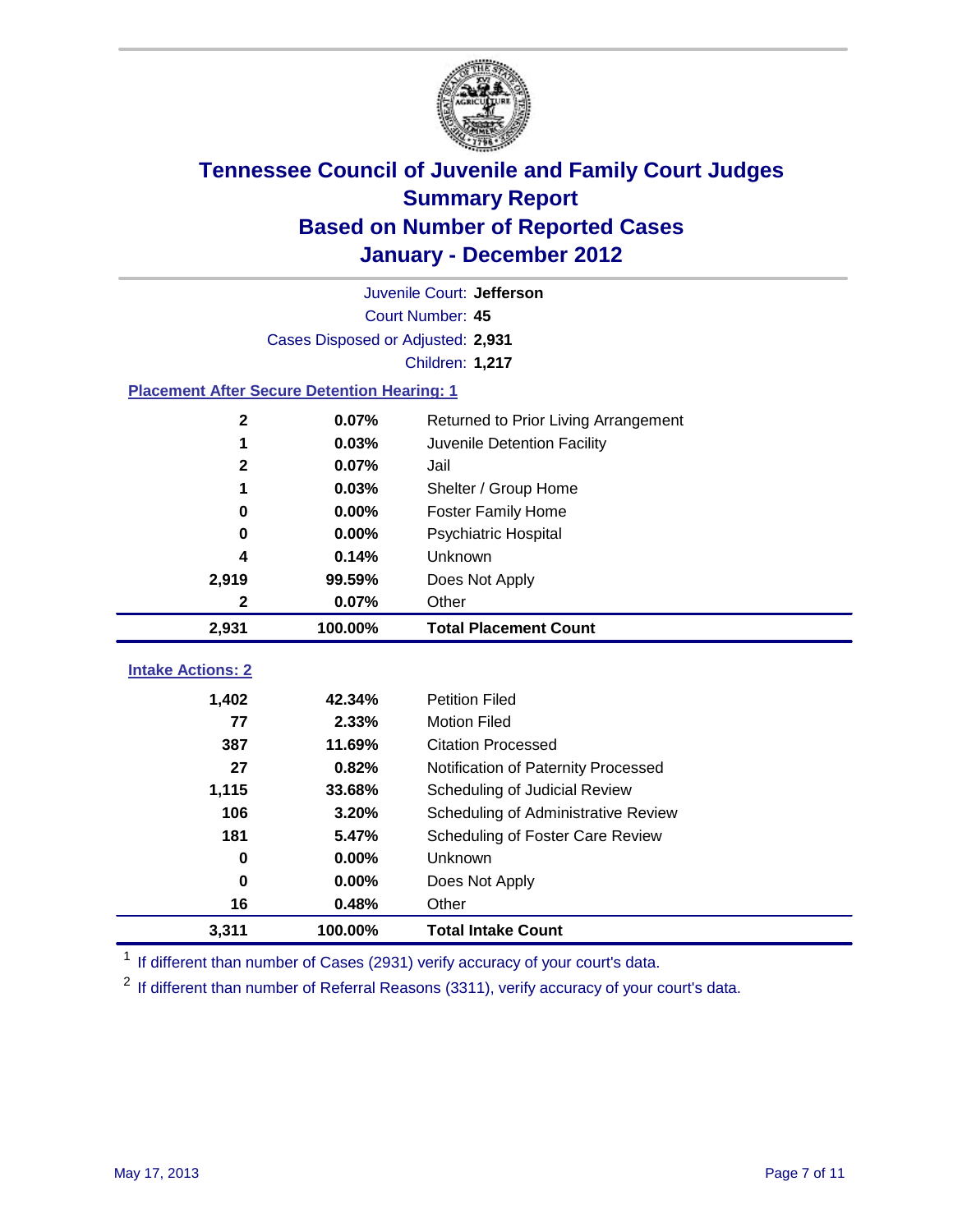

Court Number: **45** Juvenile Court: **Jefferson** Cases Disposed or Adjusted: **2,931** Children: **1,217**

#### **Last Grade Completed by Child: 1**

| 212                                     | 17.42%  | Too Young for School         |
|-----------------------------------------|---------|------------------------------|
| 3                                       | 0.25%   | Preschool                    |
| 13                                      | 1.07%   | Kindergarten                 |
| 5                                       | 0.41%   | 1st Grade                    |
| 5                                       | 0.41%   | 2nd Grade                    |
| 6                                       | 0.49%   | 3rd Grade                    |
| $\overline{7}$                          | 0.58%   | 4th Grade                    |
| 11                                      | 0.90%   | 5th Grade                    |
| 21                                      | 1.73%   | 6th Grade                    |
| 30                                      | 2.47%   | 7th Grade                    |
| 65                                      | 5.34%   | 8th Grade                    |
| 98                                      | 8.05%   | 9th Grade                    |
| 68                                      | 5.59%   | 10th Grade                   |
| 33                                      | 2.71%   | 11th Grade                   |
| $\mathbf{2}$                            | 0.16%   | 12th Grade                   |
| 0                                       | 0.00%   | Non-Graded Special Ed        |
| 3                                       | 0.25%   | <b>GED</b>                   |
| 3                                       | 0.25%   | Graduated                    |
| 10                                      | 0.82%   | <b>Never Attended School</b> |
| 620                                     | 50.94%  | Unknown                      |
| $\mathbf{2}$                            | 0.16%   | Other                        |
| 1,217                                   | 100.00% | <b>Total Child Count</b>     |
| <b>Enrolled in Special Education: 1</b> |         |                              |
| 13                                      | 1.07%   | Yes                          |
| 51                                      | 4.19%   | No                           |

**1,153 94.74%** Unknown **1,217 100.00% Total Child Count**

One child could be counted in multiple categories, verify accuracy of your court's data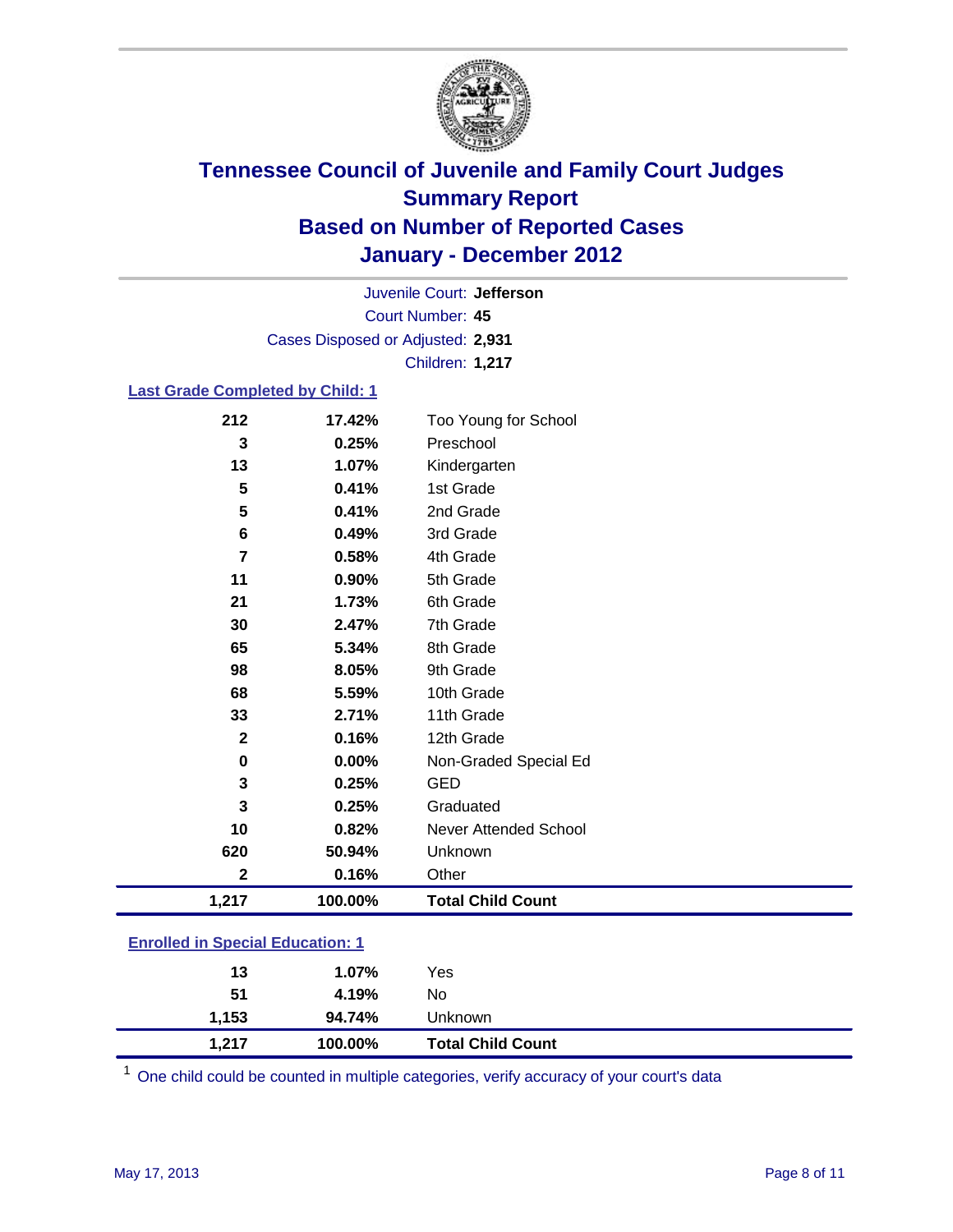

| Juvenile Court: Jefferson |                                   |                           |  |  |  |
|---------------------------|-----------------------------------|---------------------------|--|--|--|
|                           | Court Number: 45                  |                           |  |  |  |
|                           | Cases Disposed or Adjusted: 2,931 |                           |  |  |  |
|                           | Children: 1,217                   |                           |  |  |  |
|                           | <b>Action Executed By: 1</b>      |                           |  |  |  |
| 2,792                     | 84.32%                            | Judge                     |  |  |  |
| 0                         | $0.00\%$                          | Magistrate                |  |  |  |
| 519                       | 15.68%                            | <b>YSO</b>                |  |  |  |
| 0                         | $0.00\%$                          | Other                     |  |  |  |
| 0                         | 0.00%                             | Unknown                   |  |  |  |
| 3,311                     | 100.00%                           | <b>Total Action Count</b> |  |  |  |

### **Formal / Informal Actions: 1**

| 0     | $0.00\%$ | Dismissed                                        |
|-------|----------|--------------------------------------------------|
| 11    | 0.33%    | Retired / Nolle Prosequi                         |
| 173   | 5.23%    | <b>Complaint Substantiated Delinquent</b>        |
| 51    | 1.54%    | <b>Complaint Substantiated Status Offender</b>   |
| 256   | 7.73%    | <b>Complaint Substantiated Dependent/Neglect</b> |
| 10    | 0.30%    | <b>Complaint Substantiated Abused</b>            |
| 0     | $0.00\%$ | <b>Complaint Substantiated Mentally III</b>      |
| 106   | 3.20%    | Informal Adjustment                              |
| 4     | 0.12%    | <b>Pretrial Diversion</b>                        |
| 0     | $0.00\%$ | <b>Transfer to Adult Court Hearing</b>           |
| 22    | 0.66%    | Charges Cleared by Transfer to Adult Court       |
| 92    | 2.78%    | <b>Special Proceeding</b>                        |
| 192   | 5.80%    | <b>Review Concluded</b>                          |
| 1,235 | 37.30%   | Case Held Open                                   |
| 1,159 | 35.00%   | Other                                            |
| 0     | $0.00\%$ | <b>Unknown</b>                                   |
| 3,311 | 100.00%  | <b>Total Action Count</b>                        |

<sup>1</sup> If different than number of Referral Reasons (3311), verify accuracy of your court's data.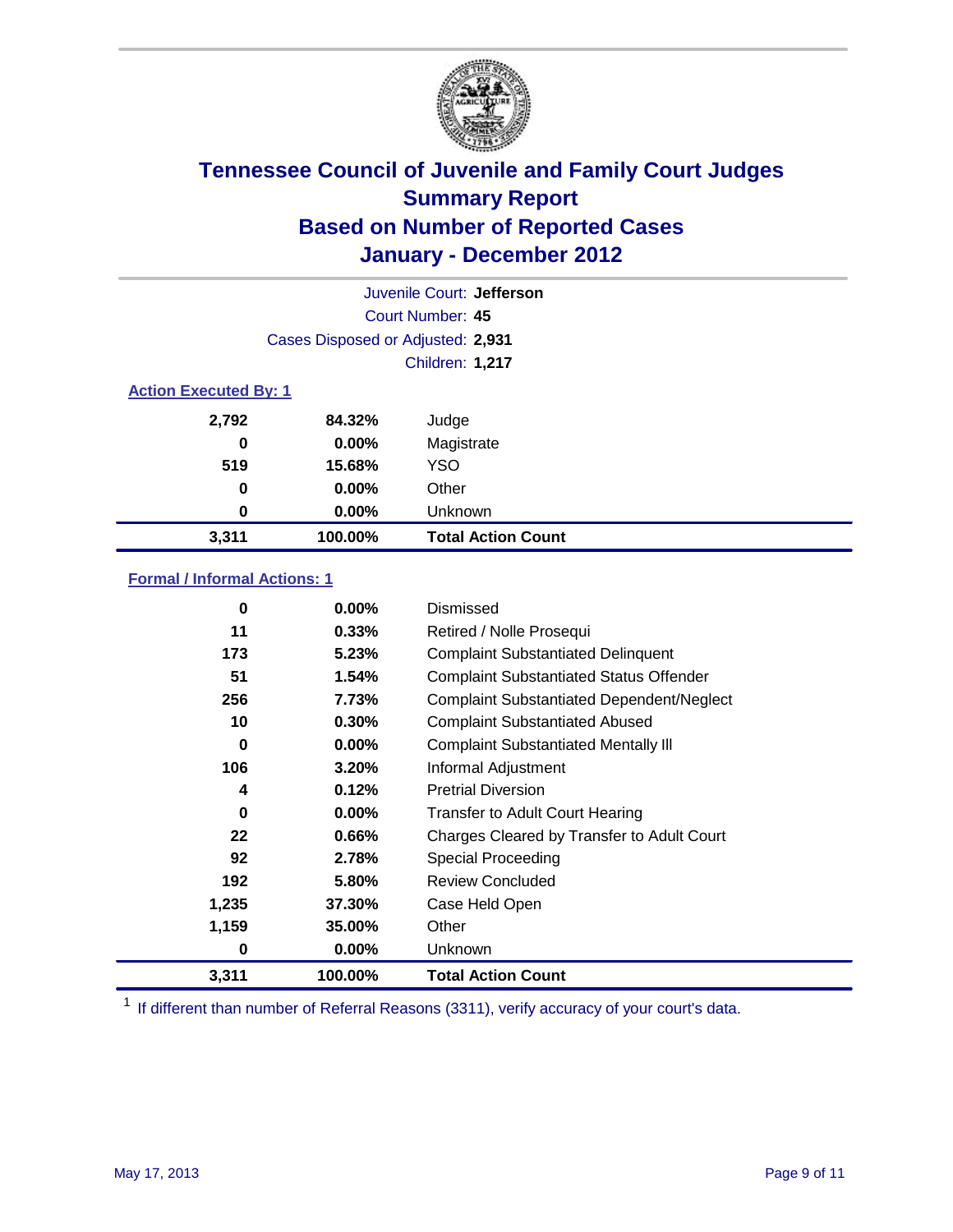

|                       |                                                       | Juvenile Court: Jefferson                            |  |
|-----------------------|-------------------------------------------------------|------------------------------------------------------|--|
|                       |                                                       | <b>Court Number: 45</b>                              |  |
|                       | Cases Disposed or Adjusted: 2,931                     |                                                      |  |
|                       |                                                       | Children: 1,217                                      |  |
| <b>Case Outcomes:</b> | There can be multiple outcomes for one child or case. |                                                      |  |
| 186                   | 3.84%                                                 | <b>Case Dismissed</b>                                |  |
| 14                    | 0.29%                                                 | Case Retired or Nolle Prosequi                       |  |
| 3                     | 0.06%                                                 | Warned / Counseled                                   |  |
| 969                   | 20.00%                                                | <b>Held Open For Review</b>                          |  |
| 34                    | 0.70%                                                 | Supervision / Probation to Juvenile Court            |  |
| 0                     | 0.00%                                                 | <b>Probation to Parents</b>                          |  |
| 11                    | 0.23%                                                 | Referral to Another Entity for Supervision / Service |  |
| 87                    | 1.80%                                                 | Referred for Mental Health Counseling                |  |
| 5                     | 0.10%                                                 | Referred for Alcohol and Drug Counseling             |  |
| 0                     | 0.00%                                                 | <b>Referred to Alternative School</b>                |  |
| 0                     | 0.00%                                                 | Referred to Private Child Agency                     |  |
| 45                    | 0.93%                                                 | Referred to Defensive Driving School                 |  |
| 0                     | 0.00%                                                 | Referred to Alcohol Safety School                    |  |
| 40                    | 0.83%                                                 | Referred to Juvenile Court Education-Based Program   |  |
| 4                     | 0.08%                                                 | Driver's License Held Informally                     |  |
| 0                     | 0.00%                                                 | <b>Voluntary Placement with DMHMR</b>                |  |
| 0                     | 0.00%                                                 | <b>Private Mental Health Placement</b>               |  |
| 0                     | 0.00%                                                 | <b>Private MR Placement</b>                          |  |
| 0                     | 0.00%                                                 | Placement with City/County Agency/Facility           |  |
| 0                     | 0.00%                                                 | Placement with Relative / Other Individual           |  |
| 169                   | 3.49%                                                 | Fine                                                 |  |
| 181                   | 3.74%                                                 | <b>Public Service</b>                                |  |
| 10                    | 0.21%                                                 | Restitution                                          |  |
| 0                     | 0.00%                                                 | <b>Runaway Returned</b>                              |  |
| 82                    | 1.69%                                                 | No Contact Order                                     |  |
| $\pmb{0}$             | 0.00%                                                 | Injunction Other than No Contact Order               |  |
| 4                     | 0.08%                                                 | <b>House Arrest</b>                                  |  |
| 2                     | 0.04%                                                 | <b>Court Defined Curfew</b>                          |  |
| 48                    | 0.99%                                                 | Dismissed from Informal Adjustment                   |  |
| 21                    | 0.43%                                                 | <b>Dismissed from Pretrial Diversion</b>             |  |
| 72                    | 1.49%                                                 | Released from Probation                              |  |
| 8                     | 0.17%                                                 | <b>Transferred to Adult Court</b>                    |  |
| 0                     | $0.00\%$                                              | <b>DMHMR Involuntary Commitment</b>                  |  |